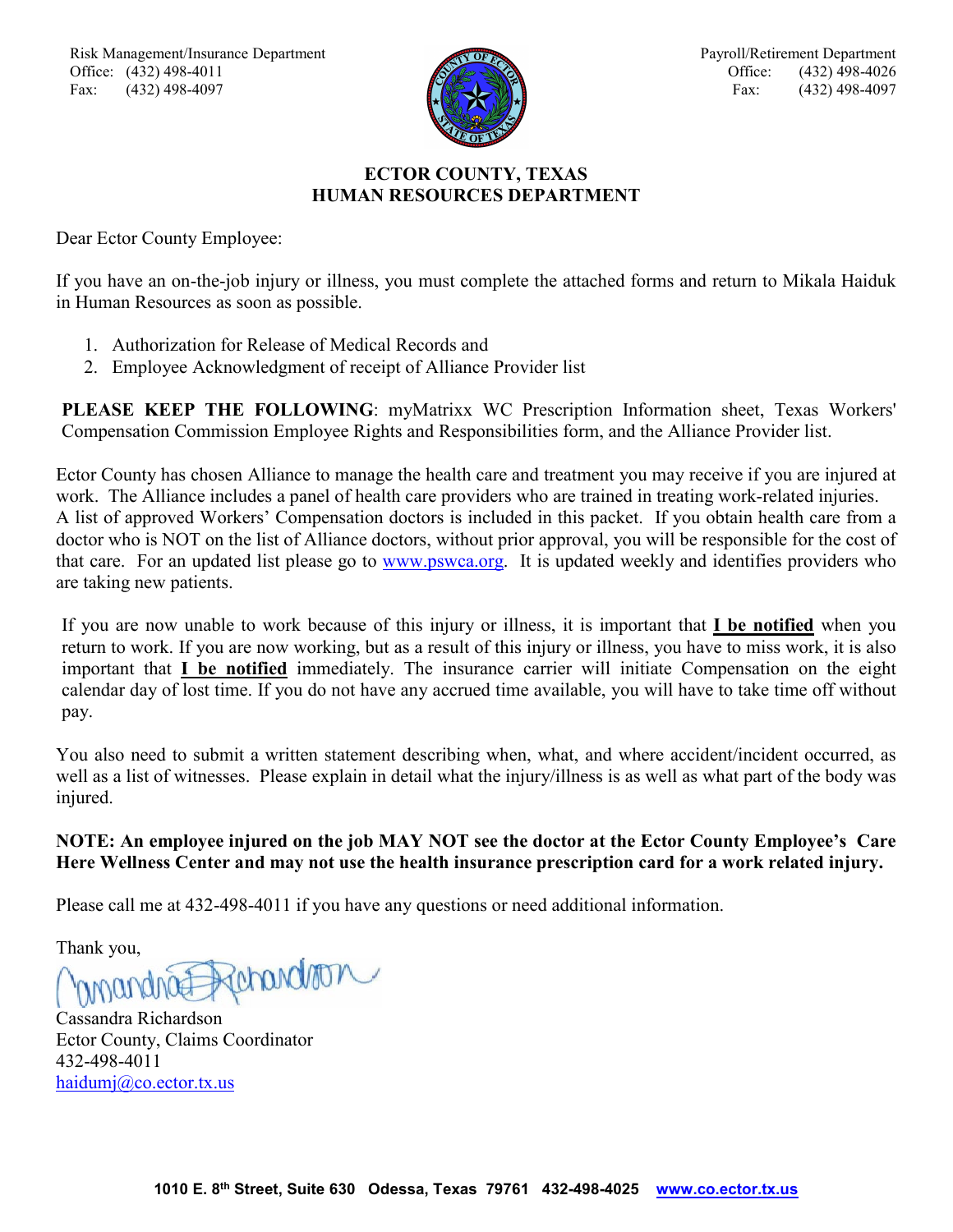# **RETURN THE FOLLOWING 3 FORMS TO HUMAN RESOURCES**

- **1. EMPLOYER'S FIRST REPORT OF INJURY OR ILLNESS**
- **2. AUTHORIZATION FOR RELEASE OF MEDICAL RECORDS**
- **3. EMPLOYEE ACKNOWLEDGEMENT OF PSWCA (ALLIANCE PROVIDER FORM)**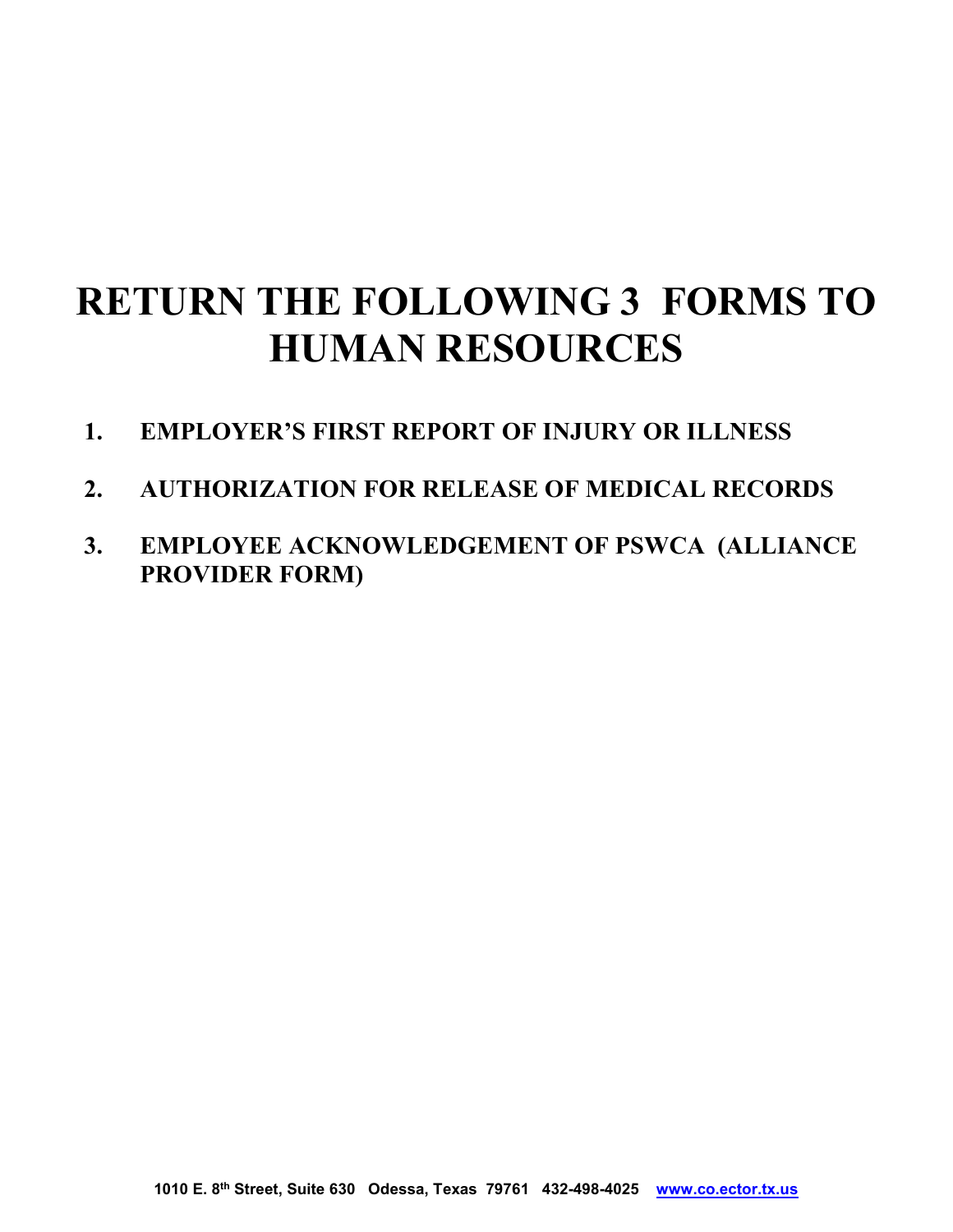

## TEXAS ASSOCIATION *of* COUNTIES

Workers' Compensation Self-Insurance Fund

|     | Claim Number: |  |
|-----|---------------|--|
| SS: |               |  |

Employer: Texas Association of Counties WCSIF Pool! **Ector County**

## **AUTHORIZATION FOR RELEASE OF MEDICAL RECORDS**

To Whom it May Concern:

I, hereby authorize any hospital, physician, medical practitioner, clinic, other medical or medically related facility, pharmacy, insurance company or Government Agency to disclose or furnish to **JI Specialty Services, Inc.**, its subsidiaries or representatives, any and all information with respect to any illness including mental illness, drug/alcohol abuse, injury, medical history consultations, prescriptions, treatments or benefits, and copies of all applicable records that may be requested. I also authorize my employer to disclose all information needed to process my claim.

The information provided to **JI Specialty Services, Inc.** and/or its representatives, is to be used solely for the administration of claim(s). A photo static copy of this authorization is to be considered as valid as the original and is effective for the duration of the claim.

Date Signature

**NOTE:** A true copy of this authorization is available to the employee at any time upon request.

Please attach to Incident report when filing with carrier. If sending separate please note social security of injured worker.

| Family/ Dr Name: |                 |
|------------------|-----------------|
| Address:         |                 |
| City and State:  | $\mathrm{Zip:}$ |

Nancy Pickett-800-752-6301/(F)-512-346-9321/ email: [nancy.pickett@jicompanies.com](mailto:nancy.pickett@jicompanies.com) PO Box 160120, Austin Texas 78716